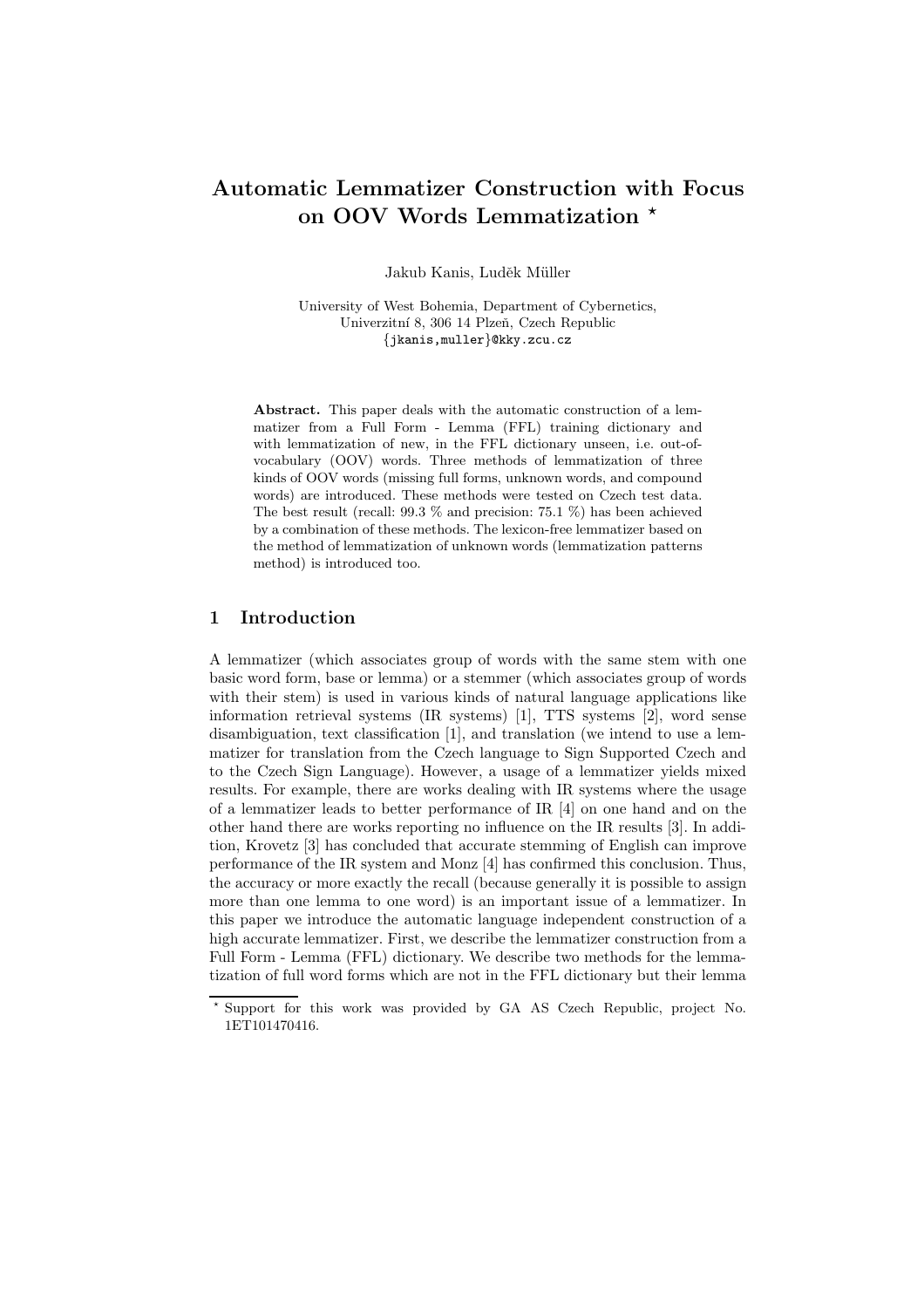is present in the FFL dictionary. Then we introduce the method for lemmatization of unknown words, i.e. words whose neither full form nor lemma is in the FFL dictionary. In the next section we describe the experiments with the lemmatizer for several languages and show how the well made lemmatization of out-of-vocabulary (OOV) words can improve the lemmatization of a test data. The last section summarizes this paper.

# 2 Construction of Lemmatizer

#### 2.1 Lemmatizer

There are two main processes used for derivation of new words in a language: the inflectional and the derivative process. The words are derived from the same morphological class (for example the form CLEARED and CLEARS of the verb CLEAR) in the inflectional process while in the derivative process are derived from other morphological classes (CLEARLY). The creation of a new word can be reached by applying a set of derivation rules in the both processes. The rules provide adding or stripping prefixes (prefix rule) and suffixes (suffix rule) to derive a new word form. From this point of view, the lemmatization can be regarded as the inverse operation to the inflectional and derivative processes. Thus, we can obtain lemmatization rules via the inversion of the given derivation rules [2]. Alternatively, we can induce them simply from the FFL dictionary (see Section 2.2). The lemmatization rules induction is advantageous when derivation rules are given because the inducted rules and a lexicon of lemmas are error free contrary to the manually created ones which can contain some errors. The usual error is a mismatch between a derivation rule condition and the string that had to be stripped. We will compare the lemmatization rules generated trough the inversion of the handcrafted derivation rules and the lemmatisation rules induced from the FFL dictionary automatically in the experiment results section. The FFL dictionary was created by a morphological generator from the derivation rules. The generator produces the full word forms from the corresponding lemmas contained in the lexicon.

The set of derivation rules is a set of if-then rules (for example, a simple derivation rule is: if a word ends by  $E$ , then strip  $E$  and add  $ION$ , i.e. in the symbolic form:  $E > -E$ , *ION*). The set of rules should cover all morphology events of the given language. The completeness of the lexicon strongly influences the successfulness of the lemmatization because a proper basic form (lemma) can be found only if it is included in the lexicon [2]. Unfortunately, there are a lot of OOV words in real natural language processing applications which should be also lemmatized. In addition, if the FFL dictionary is used for the lemmatization rules induction, there still can be some full forms of a word in the test corpora which are not in the dictionary. Therefore, in the next sections we describe two different methods for lemmatization of full forms which are missing in the FFL dictionary, and present a method for lemmatization of additional OOV words.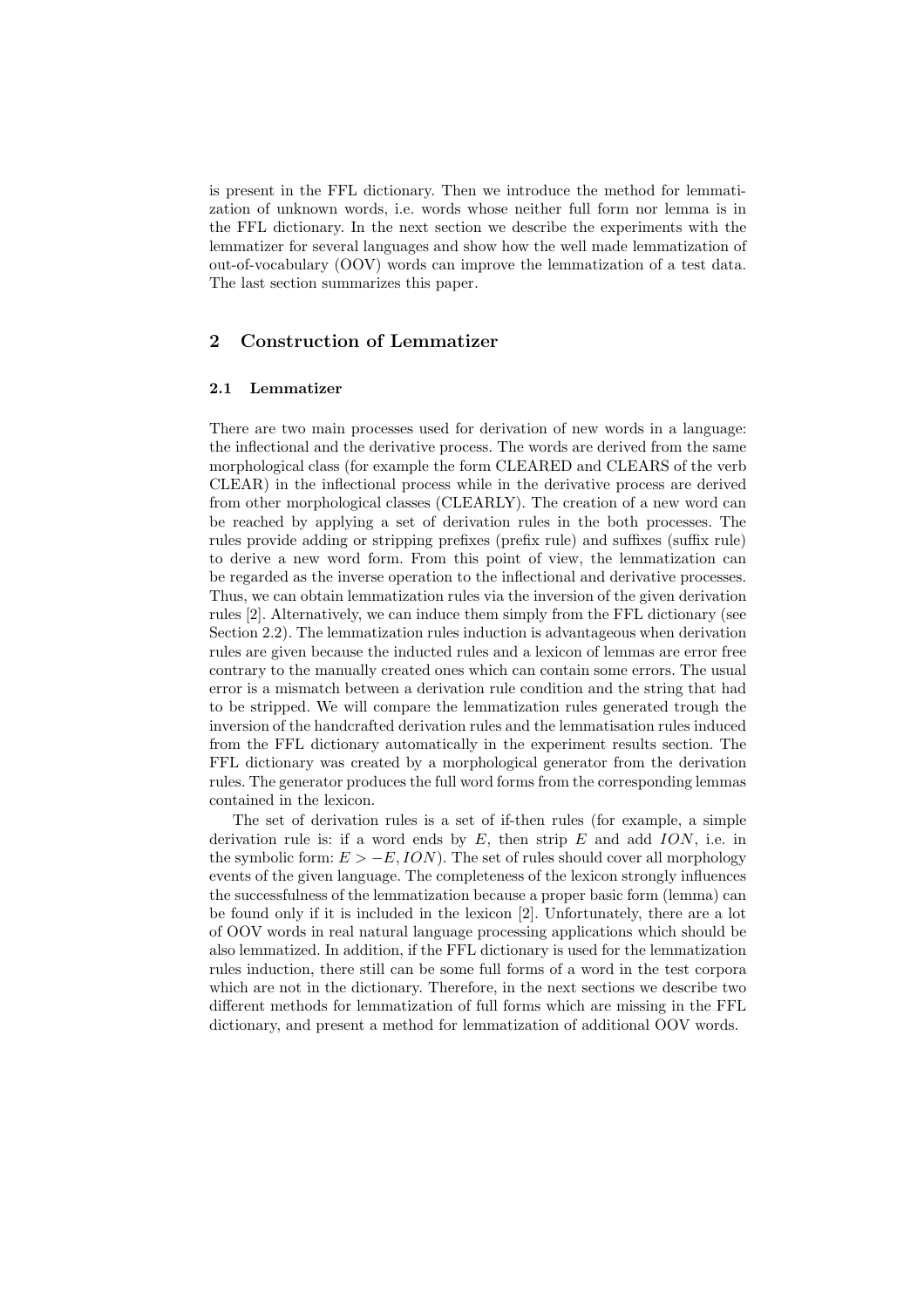#### 2.2 Induction of Lemmatization Rules from FFL Training Dictionary

The FFL dictionary consists of pairs: [full word form, lemma]. The induction of lemmatization rules is based on searching for the longest common substring of the full form and the lemma. We are looking for lemmatization rules in the form if-then rules described in the previous section. The algorithm of searching the longest common substring is based on dynamic programming. The detailed description of the algorithm is given in [5].

The form of the derived lemmatization rules depends on a position of the longest common substring in the full form and the lemma. The longest common substring can be at the beginning, in the middle, or at the end of the full form and the lemma. For example, if we have a pair of strings  $BAC$  and  $ADE$ , where  $A$ ,  $B, C, D$ , and  $E$  are their substrings (each substring is a sequence of characters, e.g.  $A = a_1...a_n$ , then we can derive two lemmatization rules, which transform the full form  $BAC$  into the lemma  $ADE$ . The first one is the prefix rule  $B > -B$ and the second one is the suffix rule  $C > -C$ , DE. The substring B before and the substring  $C$  after the longest common substring  $A$  represents the condition of the prefix and the suffix rule, respectively.

We suppose that no more than two rules are applied to the lemma during the derivation process: the suffix and/or the prefix rule. To illustrate all possible forms of lemmatization rules, we show a table (Table 1) of pairs: [full word form, lemma] for all combinations of positions of the longest common substring A in the pair of strings and the lemmatization rules derived from them.

| Full Form                | Lemma      | Prefix Rule       | Suffix Rule       | <b>Alternative Rules</b> |        |  |
|--------------------------|------------|-------------------|-------------------|--------------------------|--------|--|
| <b>ABC</b>               | <b>ADE</b> |                   | $BC > -BC$ , $DE$ |                          |        |  |
| <b>ABC</b>               | <b>DAE</b> | A > D             | $BC > -BC$ . $E$  | . > D                    |        |  |
| <b>ABC</b>               | <b>DEA</b> | A > DE            | $BC > -BC$        | . > DE                   |        |  |
| <b>BAC</b>               | <b>ADE</b> | $B > -B$          | $C > -C$ , $DE$   |                          |        |  |
| <b>BAC</b>               | DAE        | $B > -B$ , $D$    | $C > -C$ . E      |                          |        |  |
| <b>BAC</b>               | <b>DEA</b> | $B > -D$ , $DE$   | $C > -C$          |                          |        |  |
| <b>BCA</b>               | <b>ADE</b> | $BC > -BC$        | $a_n > DE$        |                          | . > DE |  |
| <b>BCA</b><br><b>DAE</b> |            | $BC > -BC$ . $D$  | $a_n$ > E         |                          | . > E  |  |
| <b>BCA</b>               | <b>DEA</b> | $BC > -BC$ . $DE$ |                   |                          |        |  |

Table 1. All possible forms of lemmatization rules used in the inductive process

There are general lemmatization rule forms in the third and the fourth column, which we use in the inductive process of lemmatization rules. In the second, third, seventh and eighth rows there are also alternative rules in the last two columns (the dot in the rule means an arbitrary string). These alternative rules were derived in the same way as the rules in the example above (BAC and ADE). Because there are no substrings before (row 2 and 3) or after (row 7 and 8) the common substring A, the derived lemmatization rules are stripped-only rules (see [2]) and therefore, they have to be replaced by other no stripped-only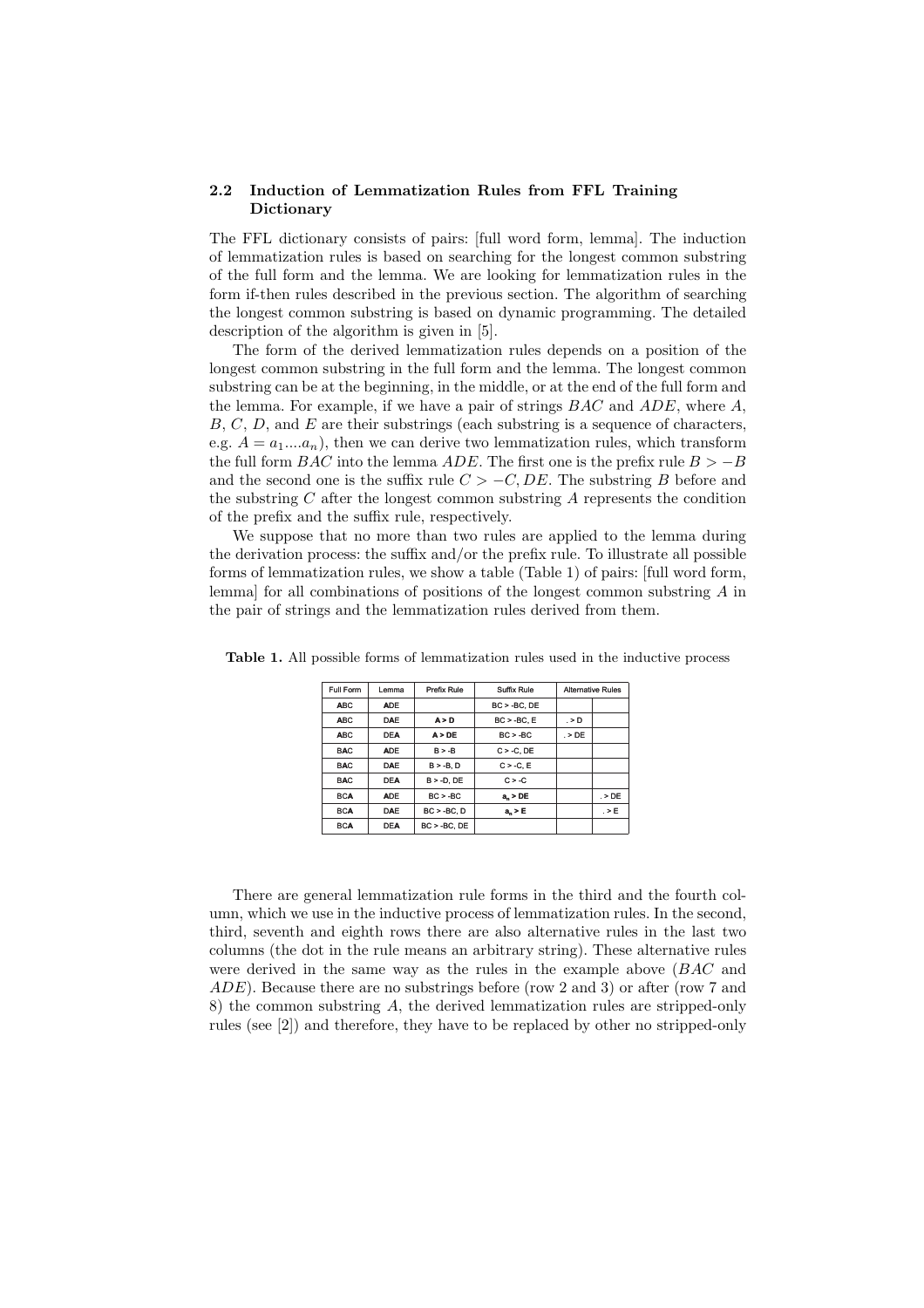rules. The condition of a new prefix rule is the whole common substring A and the condition of a new suffix rule is the last character  $a_n$  of substring A. If there is no common substring then a rule which substitutes the full form for its lemma is created. For example, the pair of words  $JE$  and  $ON$  creates the rule:  $JE > -JE$ , ON. The absence of common substring is caused by the presence of irregular words in the language, i.e. words with the irregular inflectional and derivative process. Every induced rule has its identification code (rule id or rule  $index$ ). Every lemma together with a set of ids of lemmatization rules which has been induced from this lemma (called "lemma applicable rules"), i.e. a sort list of the rule ids, is stored in the lemma lexicon [2].

#### 2.3 Lemmatization of Missing Full Forms

When we want to construct the lemmatizer from the FFL dictionary, we have to cope with the following problem. The problem is the absence of some full forms in the FFL dictionary, especially if we have the FFL dictionary which has not been created by the morphological generator.

Generalization of Lemma Lexicon (GLL) This method works with the lemma lexicon, which has been build in the inductive process of lemmatization rules. A lemma lexicon entry is a lemma with its "lemma applicable rules". Suppose that for some lemma and its relevant full forms the lemma lexicon contains only the information on rules which are used during the lemmatization of these full forms. This information is checked in the lemmatization process and thus the situation that the relevant full form is missing causes that this missing full form cannot be lemmatized. To provide the lemmatization of the missing relevant full forms, we need to add the ids of rules which lemmatize these missing forms to the lexicon. This problem can be viewed as a problem of automatic finding "lemma applicable rules" patterns or as lemma clustering based on the "lemma applicable rules". We assume that there are some lemmas with their all relevant full forms in the FFL dictionary which can be served as the patterns. Once we have the patterns, we assign them to the lemmas in the lexicon and create a new lemma lexicon consequently.

To find the patterns, we create a co-occurrence matrix  $A$  of dimension  $n \times$  $n$ , where  $n$  is the number of lemmatization rules. The rule ids denote row and column indexes of A; the matrix element  $a_{ij}$  comprises the information on how many times the rule  $i$  together with the rule  $j$  has been seen in the list of the rule ids. Now we go trough all the lemmas in the lexicon and count how many times the rule  $i$  together with the rule  $j$  has occurred in the lemma list of the rule ids. The rows in the matrix are treated as searched patterns, i.e. if we see the rule  $i$  in a lemma list we enrich this list by adding the indexes of all columns (the rules) whose elements of the i-th row are positive. This enrichment brings a higher recall but a lower precision. A better way is to enrich the list by the column indexes which score is higher than some threshold. We used the threshold equal to one and obtained increasing in the recall by 2.58% but decreasing in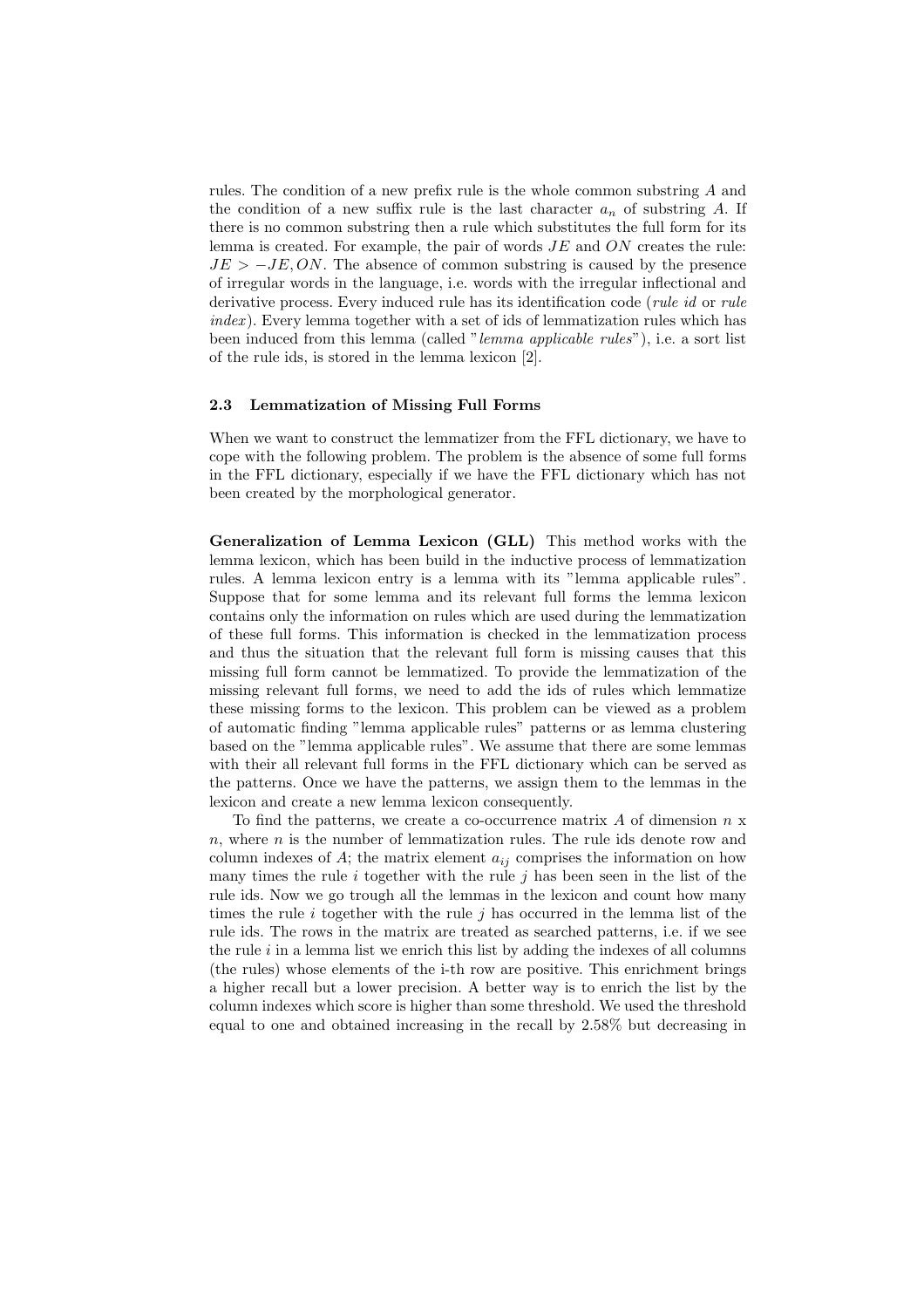the precision by 5.6% for our development data (for more detail see section 3). Because this method decreases the precision we develop another method: Hierarchical Lemmatization without Rule Permission Check.

Hierarchical Lemmatization without Rule Permission Check (HLWRPC) The first problem of the previous method is that the enriched lexicon is used on all lemmatized words. The second one is that finding the right patterns which do not drop the precision is a very difficult task. We should make some changes in the lemmatization process to cope with these two problems. First, we try to use the lemmatization algorithm described into [2] on the investigated word. If it finds some lemma then this lemma is considered as the result otherwise the investigated word is the missing full form. In this case, we use a new lemmatization algorithm without the rule permission check, i.e. if we find some lemma in the lemma lexicon then we do not check if the lemmatization rules used during this lemmatization process are "lemma applicable rules". In this way, the lemma lexicon is totally generalized without the negative influences on a precision and a recall. This method increases the recall by 2.7% and the precision by 0.1% for development data (details are given in Section 3).

#### 2.4 Lemmatization of OOV Words

The OOV words are words which are not in the FFL dictionary and therefore, we cannot lemmatize them by the lemmatization algorithm [2]. There are three types of the OOV words. The first type is the situation when the full form is missing in the FFL dictionary but its lemma is in the FFL dictionary. The lemmatization of the missing full forms has been described in the previous section. The second type is a word whose neither full form nor lemma is in the lexicon. This word is called an unknown word. The last type is a compound word whose partial word has its lemma in the lexicon. For lemmatization of compound words we use the same lemmatization algorithm (without rule permission check) as the one for the missing full forms. The difference is that we do not lemmatize the compound word directly. First, we remove some characters from the beginning of the compound word and subsequently the rest is lemmatized by the lemmatization algorithm without rule permission check. The question is: What is the minimal length of the rest which still can represent some full form? We provide several experiments and chose the length of six characters as the minimal length of the rest.

A set of "word applicable rules" (rules which condition is true for the given word) can be assigned to every word. One set can be assigned to several different words and hence it can be considered as the lemmatization pattern. In order to create the lemmatization patterns we go trough a whole FFL dictionary and for every pair [full form, lemma] we find "word applicable rules" (the lemmatization pattern). This lemmatization pattern together with the ids of winning rules and a count of winnings of every winning rule is saved to the pattern table. The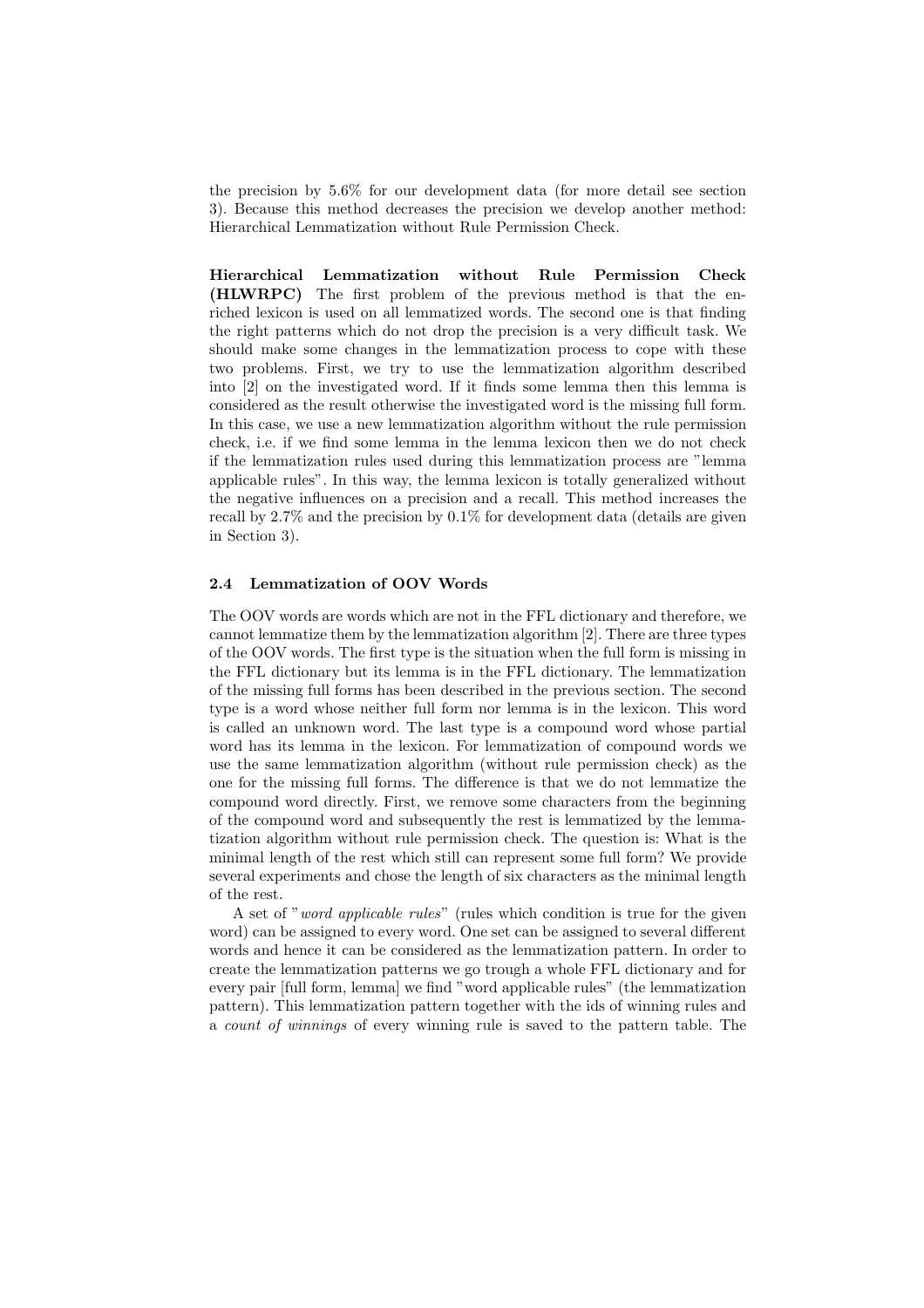winning rule is every rule which converts the full form to the lemma (if the full form is the same as the lemma then the winning rule is the empty rule but it is taken into account too). If the pattern already exists then we increase the score of the winning rules only. The winning rules are sorted by their count of winnings. We use two pattern tables - the prefix pattern table (word applicable prefix rules only) and the suffix pattern table (word applicable suffix rules only) specially. When we lemmatize the unknown word, we try to apply all the lemmatization rules and the applicable rules create prefix and suffix pattern. Then we find these patterns in the relevant table and apply the winning rules which have the highest count of winnings on the unknown word.

### 3 Experiments and Results

Two data sources have been used for the experiments, the Prague Dependency Treebank (PDT 1.0) and dictionaries and rule files from the Ispell [7]. The PDT 1.0 is a corpus of annotated Czech texts having three-level structure [6]: morphological, analytical, and tectogrammatical. For the construction and evaluation of the lemmatizer we have used only training, development, and test data from the morphological level. The data from the PDT 1.0 represent the FFL dictionary (PDT 1.0 FFL dictionary) with missing full forms. Ispell dictionary and rules file represent FFL dictionary (Ispell FFL dictionary) without missing full forms. The Ispell FFL dictionary is created by the morphological generator from the ispell dictionary and the derivation rules file. The Ispell FFL dictionary is used to compare the lemmatization rules acquired via inversion of manually handcrafted derivation rules with the lemmatization rules induced from a FFL dictionary. We have chosen the Ispell dictionaries and rules files for the Czech, English, and Finnish language because these languages represent three basic types of language: inflective, analytical, and agglutinative language, respectively.

The lemmatizer output should be all lemmas from which the lemmatized word can be derived. This is a multiple output thus we have to count a recall  $(R)$  and a precision  $(P)$ . The recall is computed as the number of the right lemmatized words to the number of all lemmatized words ratio. The word is lemmatized correctly when there is its reference lemma in the lemmatizer output. The reference lemma is the unambiguous lemma which is assigned to the given word by a human expert. The precision is computed as the ratio of the number of the right lemmatized words to the number of all lemmas generated by the lemmatizer for all correct lemmatized words.

We have created two lemmatizers to compare the inversion and the induced lemmatization rules, the first one (Lem LM) is based on language morphology (lemmatization rules acquired via the inversion of manually handcrafted derivation rules) [2] and the second one (Lem FFL) is induced from the Ispell FFL dictionary. We have used the Ispell FFL dictionary also for the comparison of the recall and the precision of these two lemmatizers. The results are shown in Table 2.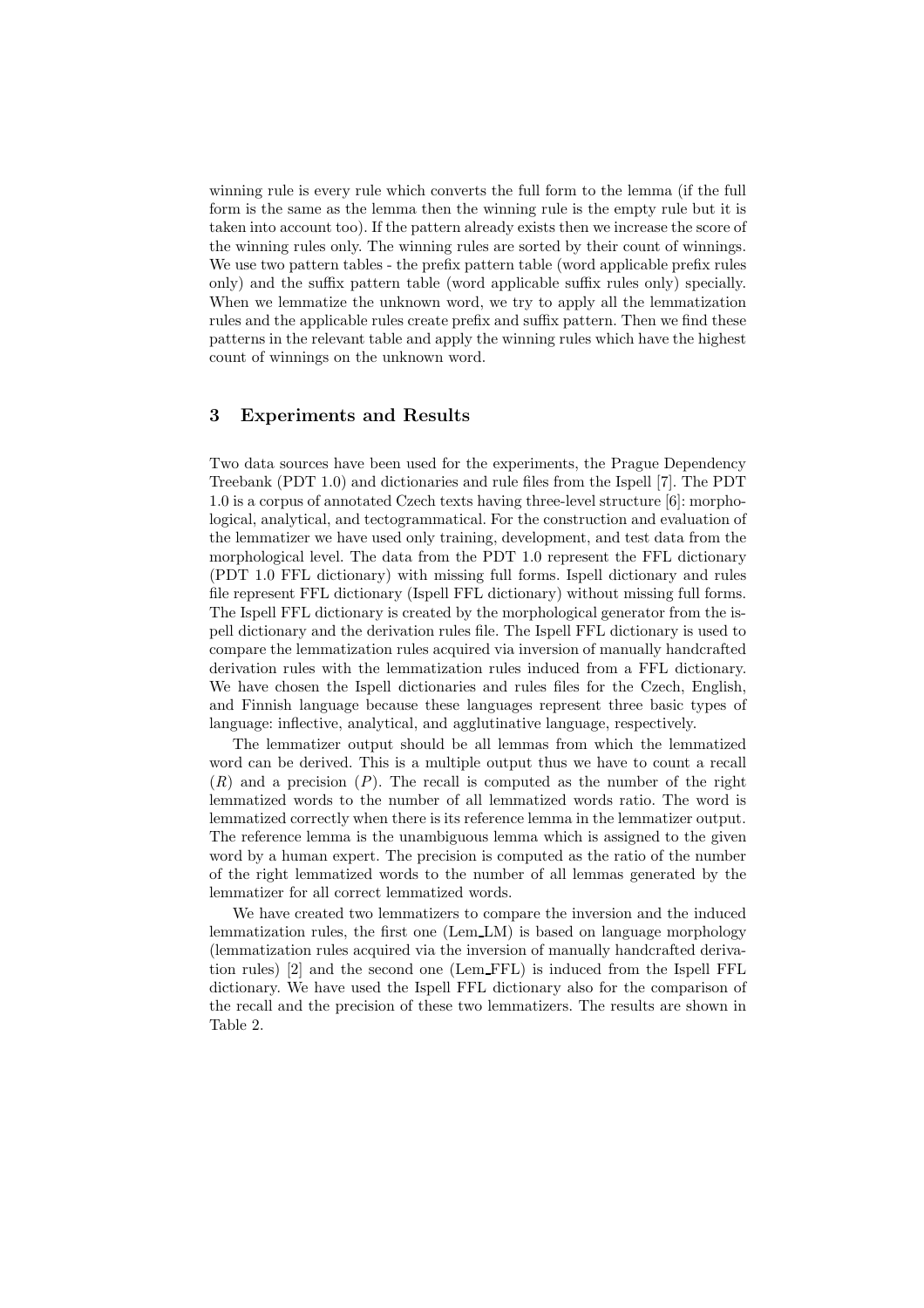Table 2. The comparison of the lemmatizers

| Language | Czech |       |                 |                          | English                  |       |       |                 | Finnish                  |                          |       |       |                 |                          |                          |
|----------|-------|-------|-----------------|--------------------------|--------------------------|-------|-------|-----------------|--------------------------|--------------------------|-------|-------|-----------------|--------------------------|--------------------------|
|          | R [%] | P [%] | N. of<br>errors | N. of<br>prefix<br>rules | N. of<br>suffix<br>rules | R [%] | P [%] | N. of<br>errors | N. of<br>prefix<br>rules | N. of<br>suffix<br>rules | R [%] | P [%] | N. of<br>errors | N. of<br>prefix<br>rules | N. of<br>suffix<br>rules |
| Lem_LM   | 99.99 | 94.85 | 280             | 13                       | 2533                     | 96.56 | 95.23 | 4750            |                          | 43                       | 99.62 | 94.27 | 19765           | 6                        | 18612                    |
| Lem FFL  | 100   | 95.63 | ٥               | 52                       | 1619                     | 100   | 95.04 |                 |                          | 33                       | 100   | 94.27 | ٥               | 14                       | 11271                    |

We lemmatize the training data (Ispell FFL dictionary created by the morphological generator), so the recall should be 100 %. However, it is valid for the Lem FFL only because there are errors in the ispell rules files [2]. The Lem FFL (recall 100 %) can cope with these errors.

The methods for the lemmatization of missing full forms, unknown, and compound words have been tested on the development and test morphological data from the PDT 1.0. The results are given in Table 3.

Table 3. The results of the methods for the lemmatization of OOV words

| Method                 |       | Morphological development data |             | Morphological test data |              |             |  |
|------------------------|-------|--------------------------------|-------------|-------------------------|--------------|-------------|--|
|                        | R [%] | P [%]                          | # of errors | R [%]                   | <b>P</b> [%] | # of errors |  |
| Lem FFL                | 95.06 | 76.42                          | 5212        | 95.41                   | 76.74        | 4736        |  |
| Lem FFL Gen Dic        | 97.64 | 70.8                           | 2492        | x                       | x            | x           |  |
| Lem FFL Hierar         | 97.8  | 76.53                          | 2356        | x                       | x            | x           |  |
| Lem FFL Compound       | 95.82 | 76.1                           | 4411        | x                       | x            | x           |  |
| Lem FFL Unknown        | 98.6  | 76.14                          | 1481        | x                       | x            | x           |  |
| Lem FFL Hierar Cmd Unk | 99.31 | 74.59                          | 726         | 99.3                    | 75.1         | 712         |  |

In the first row the result for lemmatizer (Lem FFL) trained on the PDT 1.0 FFL dictionary is given. In the next rows the results of the methods for the lemmatization missing full forms  $(GLL - Lem.FFL_Gen_Dic;$ HLWRPC – Lem FFL Hierar), compound (Lem FFL Compound), and unknown (Lem FFL Unknown) words used with Lem FFL lemmatizer are shown. The best result, which has been achieved by a combination of the methods, is in the last row.

The presented method for the lemmatization of the unknown words can lemmatize every word and works without a lemma lexicon. It can be used like a lexicon-free lemmatizer also. This lemmatizer has been tested on the ispell FFL dictionaries and on the development data from the PDT 1.0. The results are presented in Table 4.

In the first row is the method (Lem WR) which applies the winning lemmatization rules, with the highest count of winnings, of a relevant pattern on the lemmatized word. The second method (Lem All) applies all winning lemmatization rules (independently on the count of winnings) of the relevant pattern.